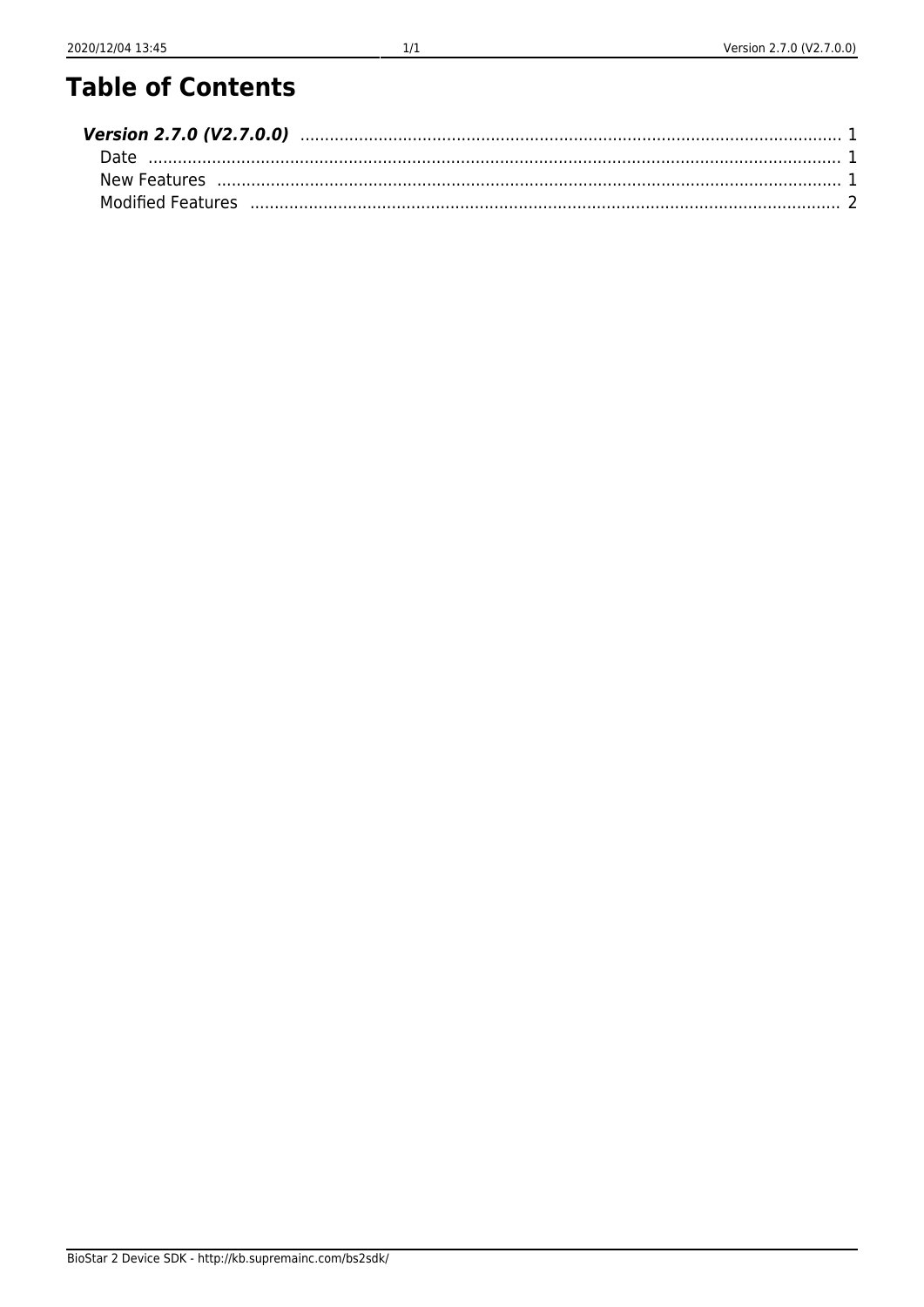### <span id="page-1-0"></span>**Version 2.7.0 (V2.7.0.0)**

#### <span id="page-1-1"></span>**Date**

2020-07-21

#### <span id="page-1-2"></span>**New Features**

- Supports XPass D2 Revision, XPass D2 Keypad Revision
- Supports lift lock/unlock zone features based on schedule
- Supports User phrase (Private message) feature on the server
- Supports Global APB By Door Open
- $1.$  Device XPass D2 Revision, XPass D2 Keypad Revision are supported.

2. Lift lock/unlock zone which works based on schedules regardless of access group is supported.

- Structure [BS2LiftFloors](http://kb.supremainc.com/bs2sdk/doku.php?id=en:zone_control_api#bs2liftfloors) has been added
- Structure [BS2LiftLockUnlockZone](http://kb.supremainc.com/bs2sdk/doku.php?id=en:zone_control_api#bs2liftlockunlockzone) has been added
- API BS2 GetLiftLockUnlockZone has been added
- API BS2 GetAllLiftLockUnlockZone has been added
- API [BS2\\_GetLiftLockUnlockZoneStatus](http://kb.supremainc.com/bs2sdk/doku.php?id=en:bs2_getliftlockunlockzonestatus) has been added
- API [BS2\\_GetAllLiftLockUnlockZoneStatus](http://kb.supremainc.com/bs2sdk/doku.php?id=en:bs2_getallliftlockunlockzonestatus) has been added
- API BS2 SetLiftLockUnlockZone has been added
- API BS2 SetLiftLockUnlockZoneAlarm has been added
- API [BS2\\_RemoveLiftLockUnlockZone](http://kb.supremainc.com/bs2sdk/doku.php?id=en:bs2_removeliftlockunlockzone) has been added
- API [BS2\\_RemoveAllLiftLockUnlockZone](http://kb.supremainc.com/bs2sdk/doku.php?id=en:bs2_removeallliftlockunlockzone) has been added

3. User phrase feature that you can request the user phrase(private message) to the server is supported.

- Refer to structure [BS2DisplayConfig](http://kb.supremainc.com/bs2sdk/doku.php?id=en:configuration_api#bs2displayconfig)
- API BS2 SetUserPhraseHandler has been added
- API BS2 ResponseUserPhrase has been added

4. Global APB By Door Open is supported.

Global APB By Door Open has two steps; i) User authentication ii) Actual access based on the door sensor

You can figure out the user who actually doesn't go in even after successful authentication and the door unlock using this feature.

- Refer to structure [BS2DoorSensor](http://kb.supremainc.com/bs2sdk/doku.php?id=en:door_control_api#bs2doorsensor)
- API BS2 SetGlobalAPBViolationByDoorOpenHandler has been added
- API BS2 CheckGlobalAPBViolationByDoorOpen has been added